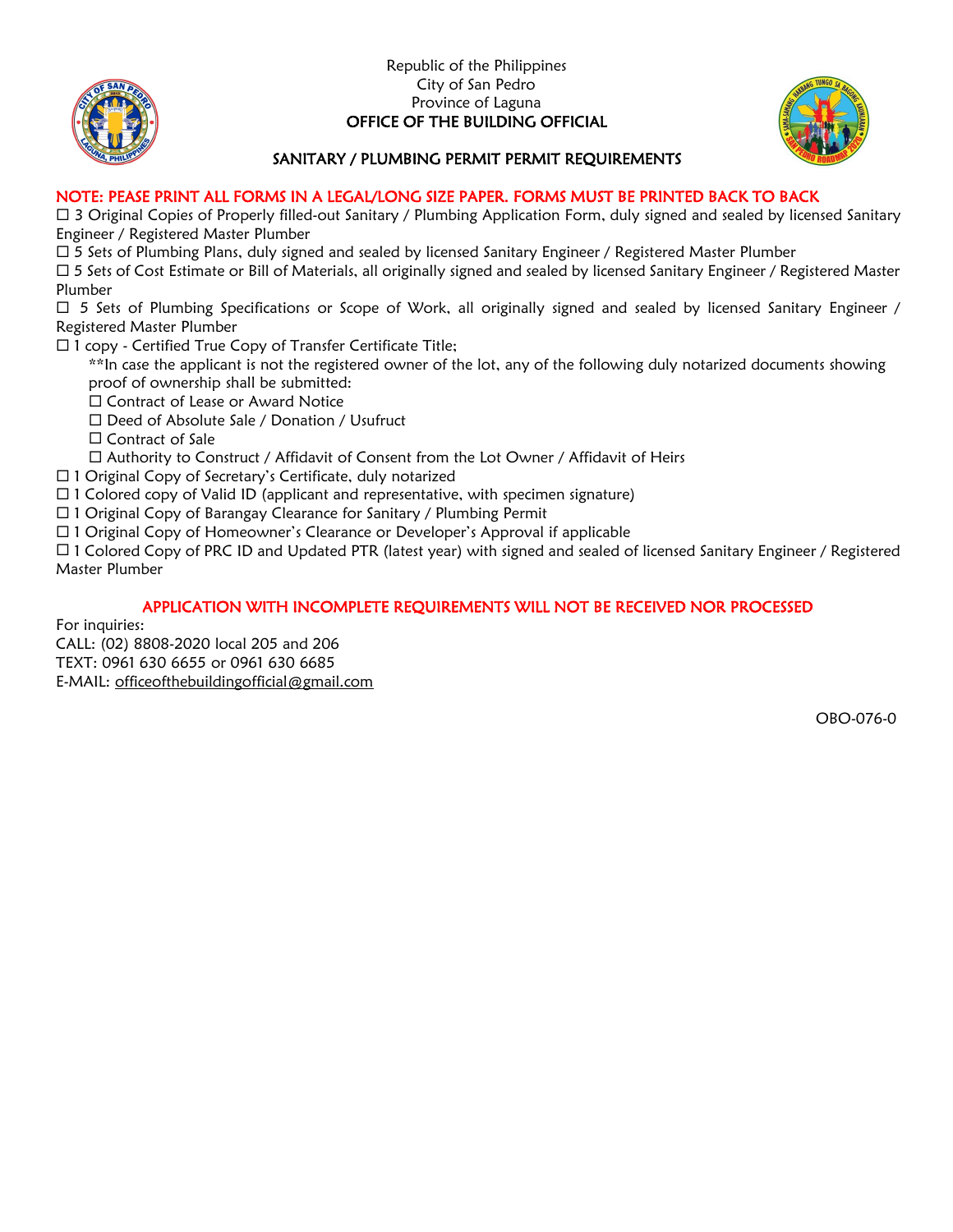|                                                                                                                                                                                                                                                                                                                                                                                                                                                                                                                                 | City of San Pedro, Laguna                                                                                                                                                                                                                                                                                                                                                                                                                                                   | Area Code: 4023                                                                                                                                                                                                                                                                                                                                                                                                                                                                                                                                                                                                                                                                                                                                                                                                                                                             |                                                                                                                                                                                                                                  |                                                                                                                                                                                                                                                                                                                                                                              |
|---------------------------------------------------------------------------------------------------------------------------------------------------------------------------------------------------------------------------------------------------------------------------------------------------------------------------------------------------------------------------------------------------------------------------------------------------------------------------------------------------------------------------------|-----------------------------------------------------------------------------------------------------------------------------------------------------------------------------------------------------------------------------------------------------------------------------------------------------------------------------------------------------------------------------------------------------------------------------------------------------------------------------|-----------------------------------------------------------------------------------------------------------------------------------------------------------------------------------------------------------------------------------------------------------------------------------------------------------------------------------------------------------------------------------------------------------------------------------------------------------------------------------------------------------------------------------------------------------------------------------------------------------------------------------------------------------------------------------------------------------------------------------------------------------------------------------------------------------------------------------------------------------------------------|----------------------------------------------------------------------------------------------------------------------------------------------------------------------------------------------------------------------------------|------------------------------------------------------------------------------------------------------------------------------------------------------------------------------------------------------------------------------------------------------------------------------------------------------------------------------------------------------------------------------|
|                                                                                                                                                                                                                                                                                                                                                                                                                                                                                                                                 | <b>SANITARY / PLUMBING PERMIT</b>                                                                                                                                                                                                                                                                                                                                                                                                                                           |                                                                                                                                                                                                                                                                                                                                                                                                                                                                                                                                                                                                                                                                                                                                                                                                                                                                             |                                                                                                                                                                                                                                  |                                                                                                                                                                                                                                                                                                                                                                              |
| APPLICATION No.                                                                                                                                                                                                                                                                                                                                                                                                                                                                                                                 | SP No.                                                                                                                                                                                                                                                                                                                                                                                                                                                                      |                                                                                                                                                                                                                                                                                                                                                                                                                                                                                                                                                                                                                                                                                                                                                                                                                                                                             |                                                                                                                                                                                                                                  | BUILDING PERMIT No.                                                                                                                                                                                                                                                                                                                                                          |
| BOX 1 (TO BE ACCOMPLISHED IN PRINT BY THE OWNER / APPLICANT)<br>OWNER / APPLICANT                                                                                                                                                                                                                                                                                                                                                                                                                                               | LAST NAME                                                                                                                                                                                                                                                                                                                                                                                                                                                                   | <b>FIRST NAME</b><br>M.I.                                                                                                                                                                                                                                                                                                                                                                                                                                                                                                                                                                                                                                                                                                                                                                                                                                                   |                                                                                                                                                                                                                                  | <b>TIN</b>                                                                                                                                                                                                                                                                                                                                                                   |
| FOR CONSTRUCTION OWNED<br>BY AN ENTERPRISE                                                                                                                                                                                                                                                                                                                                                                                                                                                                                      |                                                                                                                                                                                                                                                                                                                                                                                                                                                                             | FORM OF OWNERSHIP                                                                                                                                                                                                                                                                                                                                                                                                                                                                                                                                                                                                                                                                                                                                                                                                                                                           |                                                                                                                                                                                                                                  |                                                                                                                                                                                                                                                                                                                                                                              |
|                                                                                                                                                                                                                                                                                                                                                                                                                                                                                                                                 |                                                                                                                                                                                                                                                                                                                                                                                                                                                                             |                                                                                                                                                                                                                                                                                                                                                                                                                                                                                                                                                                                                                                                                                                                                                                                                                                                                             |                                                                                                                                                                                                                                  |                                                                                                                                                                                                                                                                                                                                                                              |
|                                                                                                                                                                                                                                                                                                                                                                                                                                                                                                                                 |                                                                                                                                                                                                                                                                                                                                                                                                                                                                             |                                                                                                                                                                                                                                                                                                                                                                                                                                                                                                                                                                                                                                                                                                                                                                                                                                                                             |                                                                                                                                                                                                                                  |                                                                                                                                                                                                                                                                                                                                                                              |
| SCOPE OF WORK                                                                                                                                                                                                                                                                                                                                                                                                                                                                                                                   |                                                                                                                                                                                                                                                                                                                                                                                                                                                                             | $\Box$ ADDITION OF $\_\_\_\_\_\_\_\_\_$                                                                                                                                                                                                                                                                                                                                                                                                                                                                                                                                                                                                                                                                                                                                                                                                                                     |                                                                                                                                                                                                                                  | OTHERS (SPECIFY)                                                                                                                                                                                                                                                                                                                                                             |
|                                                                                                                                                                                                                                                                                                                                                                                                                                                                                                                                 |                                                                                                                                                                                                                                                                                                                                                                                                                                                                             |                                                                                                                                                                                                                                                                                                                                                                                                                                                                                                                                                                                                                                                                                                                                                                                                                                                                             |                                                                                                                                                                                                                                  |                                                                                                                                                                                                                                                                                                                                                                              |
| <b>D NEW INSTALLATION</b>                                                                                                                                                                                                                                                                                                                                                                                                                                                                                                       |                                                                                                                                                                                                                                                                                                                                                                                                                                                                             | $\Box$ REMOVAL OF __________________                                                                                                                                                                                                                                                                                                                                                                                                                                                                                                                                                                                                                                                                                                                                                                                                                                        |                                                                                                                                                                                                                                  | □ REMOVAL OF _________ OR _____                                                                                                                                                                                                                                                                                                                                              |
| USE OR TYPE OF OCCUPANCY<br>$\hfill \Box$ $\hfill \Box$ $\hfill \Box$                                                                                                                                                                                                                                                                                                                                                                                                                                                           |                                                                                                                                                                                                                                                                                                                                                                                                                                                                             |                                                                                                                                                                                                                                                                                                                                                                                                                                                                                                                                                                                                                                                                                                                                                                                                                                                                             |                                                                                                                                                                                                                                  |                                                                                                                                                                                                                                                                                                                                                                              |
| $\square \texttt{COMMERCIAL} \xrightarrow{\hspace*{1.5cm}} \xrightarrow{\hspace*{1.5cm}} \xrightarrow{\hspace*{1.5cm}} \xrightarrow{\hspace*{1.5cm}} \xrightarrow{\hspace*{1.5cm}} \xrightarrow{\hspace*{1.5cm}} \xrightarrow{\hspace*{1.5cm}} \xrightarrow{\hspace*{1.5cm}} \xrightarrow{\hspace*{1.5cm}} \xrightarrow{\hspace*{1.5cm}} \xrightarrow{\hspace*{1.5cm}} \xrightarrow{\hspace*{1.5cm}} \xrightarrow{\hspace*{1.5cm}} \xrightarrow{\hspace*{1.5cm}} \xrightarrow{\hspace*{1.5cm}} \xrightarrow{\hspace*{1.5cm}} \$ |                                                                                                                                                                                                                                                                                                                                                                                                                                                                             |                                                                                                                                                                                                                                                                                                                                                                                                                                                                                                                                                                                                                                                                                                                                                                                                                                                                             |                                                                                                                                                                                                                                  |                                                                                                                                                                                                                                                                                                                                                                              |
| $\square \text{ INDUSTRIAL} \begin{picture}(20,5) \put(0,0){\dashbox{0.5}(5,0){\dashbox{0.5}(5,0){10}} \put(15,0){\dashbox{0.5}(5,0){10}} \put(15,0){\dashbox{0.5}(5,0){10}} \put(15,0){\dashbox{0.5}(5,0){10}} \put(15,0){\dashbox{0.5}(5,0){10}} \put(15,0){\dashbox{0.5}(5,0){10}} \put(15,0){\dashbox{0.5}(5,0){10}} \put(15,0){\dashbox{0.5}(5,0){10}} \put(15$                                                                                                                                                            |                                                                                                                                                                                                                                                                                                                                                                                                                                                                             |                                                                                                                                                                                                                                                                                                                                                                                                                                                                                                                                                                                                                                                                                                                                                                                                                                                                             |                                                                                                                                                                                                                                  | $\hfill \Box$ $\hfill \Box$ $\hfill \Box$                                                                                                                                                                                                                                                                                                                                    |
|                                                                                                                                                                                                                                                                                                                                                                                                                                                                                                                                 |                                                                                                                                                                                                                                                                                                                                                                                                                                                                             |                                                                                                                                                                                                                                                                                                                                                                                                                                                                                                                                                                                                                                                                                                                                                                                                                                                                             |                                                                                                                                                                                                                                  |                                                                                                                                                                                                                                                                                                                                                                              |
| FIXTURES TO BE INSTALLED                                                                                                                                                                                                                                                                                                                                                                                                                                                                                                        |                                                                                                                                                                                                                                                                                                                                                                                                                                                                             |                                                                                                                                                                                                                                                                                                                                                                                                                                                                                                                                                                                                                                                                                                                                                                                                                                                                             |                                                                                                                                                                                                                                  |                                                                                                                                                                                                                                                                                                                                                                              |
| <b>EXISTING</b><br><b>NEW</b><br>QTY<br>FIXTURES FIXTURES<br>$\Box$<br>$\Box$<br>$\Box$<br>$\Box$<br>$\Box$<br>$\Box$<br>$\Box$<br>$\Box$<br>$\Box$<br>$\Box$<br>$\Box$<br>$\Box$<br>$\Box$<br>$\Box$<br>$\Box$<br>□<br>□<br>□<br>$\Box$<br>$\Box$<br>$\Box$<br>$\Box$<br>$\Box$<br>$\Box$<br>$\Box$<br>$\Box$<br><b>TOTAL</b><br><b>D WATER DISTRIBUTION SYSTEM</b><br><b>WATER SUPPLY</b><br>□ SHALLOW WELL<br>□ DEEP WELL & PUMP SET<br><b>D CITY MUNICIPAL WATER SYSTEM</b><br>□ OTHERS                                     | KIND OF FIXTURES<br>$\Box$ WATER CLOSET<br>□ FLOOR DRAIN<br><b>D LAVATORIES</b><br>$\Box$ KITCHEN SINK<br><b>D FAUCET</b><br>□ SHOWER HEAD<br>□ WATER METER<br>$\Box$ GREASE TRAP<br>$\square$ BATH TUBS<br>$\Box$ SLOP SINK<br>$\Box$ URINAL<br>$\Box$ AIRCONDITIONING UNIT<br>□ WATER TANK/RESEVOIR<br>SYSTEM DISPOSAL<br><b>D WASTE WATER TREATMENT PLAN</b><br>□ SEPTIC VAULT MHOFF TANK<br>□ SANITARY SEWER CONNECTION<br>□ SUB SURFACE SAND FILTER                    | <b>NEW</b><br>QTY<br><b>FIXTURES</b><br>$\Box$<br>$\Box$<br>$\overline{\phantom{a}}$<br>$\Box$<br>$\begin{tabular}{ c c c c } \hline \quad \quad & \quad \quad & \quad \quad \\ \hline \quad \quad & \quad \quad & \quad \quad \\ \hline \quad \quad & \quad \quad & \quad \quad \\ \hline \quad \quad & \quad \quad & \quad \quad \\ \hline \quad \quad & \quad \quad & \quad \quad \\ \hline \quad \quad & \quad \quad & \quad \quad \\ \hline \end{tabular}$<br>$\Box$<br>$\Box$<br>$\begin{tabular}{ c c c } \hline \quad \quad & \quad \quad & \quad \quad \\ \hline \quad \quad & \quad \quad & \quad \quad \\ \hline \quad \quad & \quad \quad & \quad \quad \\ \hline \quad \quad & \quad \quad & \quad \quad \\ \hline \end{tabular}$<br>$\Box$<br>$\Box$<br>$\Box$<br>□<br>$\Box$<br>$\Box$<br>$\Box$<br>$\Box$<br><b>TOTAL</b><br><b>CISANITARY SEWER SYSTEM</b> | <b>EXISTING</b><br><b>FIXTURES</b><br>$\Box$<br>$\Box$<br>$\Box$<br>$\Box$<br>$\Box$<br>$\Box$<br>$\Box$<br>$\Box$<br>□<br>$\Box$<br>$\Box$<br>$\Box$<br>$\Box$<br>□ SURFACE DRAINAGE<br>□ STREET CANAL<br><b>D WATER COURSE</b> | <b>KIND OF FIXTURES</b><br>$\square$ BIDETTE<br><b>DILAUNDRY TRAYS</b><br><b>ID DENTAL CUSPIDOR</b><br>□ GAS HEATER<br><b>D ELECTRICAL HEATER</b><br><b>D WATER BOILER</b><br><b>DRINKING FOUNTAIN</b><br>$\square$ bar sink<br>□ SODA FOUNTAIN SINK<br>□ LABORATORY SINK<br>$\square$ STERILIZER<br>□ SWIMMING POOL<br>□ OTHERS (SpecifY)<br><b>INSTORM DRAINAGE SYSTEM</b> |
| NUMBER OF STOREYS OF BUILDING                                                                                                                                                                                                                                                                                                                                                                                                                                                                                                   |                                                                                                                                                                                                                                                                                                                                                                                                                                                                             | TOTAL AREA OF BUILDING/SUBDIVISION<br>SQ.M                                                                                                                                                                                                                                                                                                                                                                                                                                                                                                                                                                                                                                                                                                                                                                                                                                  |                                                                                                                                                                                                                                  |                                                                                                                                                                                                                                                                                                                                                                              |
| PROPOSED DATE                                                                                                                                                                                                                                                                                                                                                                                                                                                                                                                   |                                                                                                                                                                                                                                                                                                                                                                                                                                                                             | <b>TOTAL COST</b><br>OF INSTALLATION P                                                                                                                                                                                                                                                                                                                                                                                                                                                                                                                                                                                                                                                                                                                                                                                                                                      |                                                                                                                                                                                                                                  |                                                                                                                                                                                                                                                                                                                                                                              |
| <b>EXPECTED DATE</b><br>OF COMPLETION                                                                                                                                                                                                                                                                                                                                                                                                                                                                                           | <u> 1989 - Johann John Harry Harry Harry Harry Harry Harry Harry Harry Harry Harry Harry Harry Harry Harry Harry H</u>                                                                                                                                                                                                                                                                                                                                                      | PREPARED BY:                                                                                                                                                                                                                                                                                                                                                                                                                                                                                                                                                                                                                                                                                                                                                                                                                                                                |                                                                                                                                                                                                                                  |                                                                                                                                                                                                                                                                                                                                                                              |
| <b>ACTION TAKEN</b>                                                                                                                                                                                                                                                                                                                                                                                                                                                                                                             |                                                                                                                                                                                                                                                                                                                                                                                                                                                                             |                                                                                                                                                                                                                                                                                                                                                                                                                                                                                                                                                                                                                                                                                                                                                                                                                                                                             | <b>PERMIT ISSUED BY:</b>                                                                                                                                                                                                         |                                                                                                                                                                                                                                                                                                                                                                              |
| Permit is hereby granted to install the sanitary/plumbing fixture enumerated herein subject to the<br>following conditions<br>installation construction.<br>installation.<br>actual occupancy of the building.                                                                                                                                                                                                                                                                                                                  | 1. That the proposed installation shall be in accordance with the National Building Code.<br>2. That a duly licensed sanitary engineer/master plumber be engaged to undertake the<br>3. That a Certicate of Completion signed by a sanitary engineer/master plumber in charge of<br>installation shall be submitted not later than seven (7) days after completion of the<br>4. That a Certificate of Final Inspection and Certificate of Occupancy be secured prior to the |                                                                                                                                                                                                                                                                                                                                                                                                                                                                                                                                                                                                                                                                                                                                                                                                                                                                             |                                                                                                                                                                                                                                  | <b>ENGR. JULIETA A. TINANA</b><br>OIC - Building Official                                                                                                                                                                                                                                                                                                                    |
| NOTE:<br>THIS PERMIT MAY BE CANCELLED OR REVOKED PURSUANT TO SECTION 305 & 306 OF<br>THE NATIONAL BUILDING CODE.                                                                                                                                                                                                                                                                                                                                                                                                                |                                                                                                                                                                                                                                                                                                                                                                                                                                                                             |                                                                                                                                                                                                                                                                                                                                                                                                                                                                                                                                                                                                                                                                                                                                                                                                                                                                             |                                                                                                                                                                                                                                  | Date                                                                                                                                                                                                                                                                                                                                                                         |

Republic of the Philippines Department of Public Works and Highways

**OFFICE OF THE BUILDING OFFICIAL**

**OBO-057-0**

OF SAN